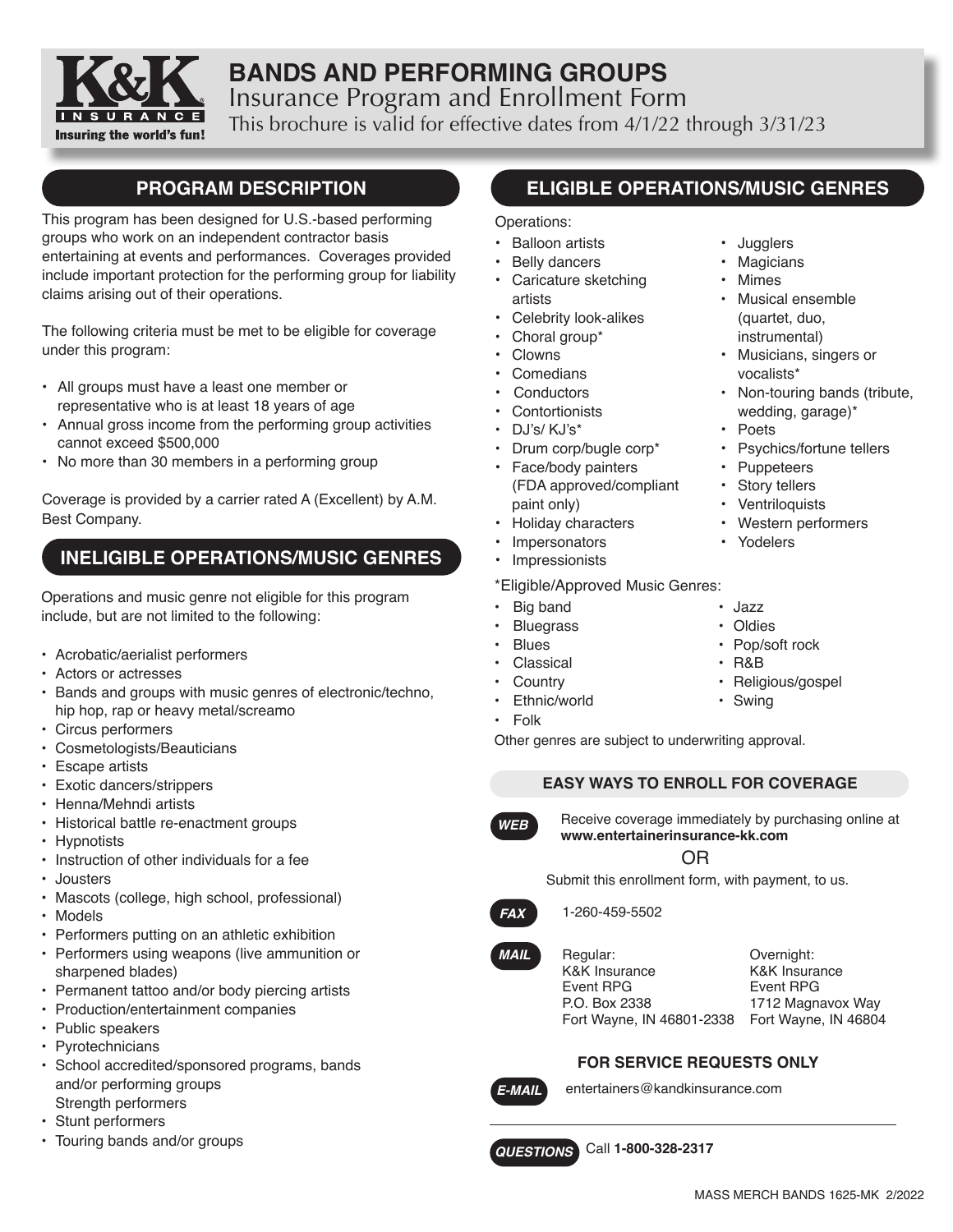| <b>COVERAGE AND LIMITS</b>                                                  |                 |                 |                          |                 |                |  |  |
|-----------------------------------------------------------------------------|-----------------|-----------------|--------------------------|-----------------|----------------|--|--|
| <b>Coverages</b>                                                            | <b>Option 1</b> | <b>Option 2</b> | <b>Option 3</b>          | <b>Option 4</b> | Option 5       |  |  |
| <b>Commercial General Liability (CGL)</b>                                   | Limits          | <b>Limits</b>   | Limits                   | Limits          | Limits         |  |  |
| Each Occurrence                                                             | \$1,000,000     | \$2,000,000     | \$3,000,000              | \$4,000,000     | \$5,000,000    |  |  |
| General Aggregate                                                           |                 |                 |                          |                 |                |  |  |
| (Other than Products-completed Operations)                                  | \$5,000,000     | \$5,000,000     | \$5,000,000              | \$5,000,000     | \$5,000,000    |  |  |
| Products-completed Operations Aggregate                                     | \$1,000,000     | \$2,000,000     | \$3,000,000              | \$4,000,000     | \$5,000,000    |  |  |
| Personal and Advertising Injury                                             | Excluded        | Excluded        | Excluded                 | Excluded        | Excluded       |  |  |
| Bodily Injury to Participants Liability                                     | \$<br>1,000,000 | \$2,000,000     | \$3,000,000              | \$4,000,000     | \$5,000,000    |  |  |
| Damage to Premises Rented to You<br>(Fire Legal Liability)                  | 1,000,000<br>\$ | \$1,000,000     | \$1,000,000              | \$1,000,000     | \$1,000,000    |  |  |
| Medical Expense (other than participants)                                   | Excluded        | Excluded        | Excluded                 | Excluded        | Excluded       |  |  |
| <b>Medical Payments for Participants</b><br>(\$0 deductible)                | \$<br>5,000     | \$<br>5,000     | \$<br>5,000              | \$<br>5,000     | \$<br>5,000    |  |  |
| Annual Rates (based on annual gross income)                                 |                 |                 |                          |                 |                |  |  |
| \$ 30,000 or less                                                           | \$<br>555.00    | \$<br>825.00    | \$<br>1,075.00           | 1,325.00<br>\$  | 1,575.00<br>\$ |  |  |
| $$30,001 - $100,000$                                                        | \$<br>1,097.00  | 1,638.00<br>\$  | 1,909.00<br>\$           | 2,159.00<br>\$  | 2,409.00<br>\$ |  |  |
| \$100,001 - \$200,000                                                       | 1,637.00<br>\$  | 2,448.00        | $\mathbb{S}$<br>2,854.00 | 3,104.00<br>\$  | 3,354.00<br>\$ |  |  |
| \$200,001 - \$300,000                                                       | 2,178.00<br>\$  | 3,260.00<br>\$  | 3,800.00<br>\$           | 4,125.00<br>\$  | 4,375.00<br>\$ |  |  |
| \$300,001 - \$400,000                                                       | 2,719.00<br>\$  | 4,071.00<br>\$  | 4,747.00<br>\$           | 5,153.00<br>\$  | 5,450.00<br>\$ |  |  |
| \$400,001 - \$500,000                                                       | 3,260.00<br>\$  | 4,883.00<br>\$  | \$<br>5,694.00           | \$<br>6,181.00  | 6,537.00<br>\$ |  |  |
| <b>Single Event Coverage (per event)</b><br>*Single event = 10 days or less | \$<br>181.00    | 264.00<br>\$    | \$<br>514.00             | \$<br>764.00    | 1,014.00<br>\$ |  |  |

\*Cost includes premium and a \$15 risk purchasing administration fee.

**Commercial General Liability with Enhancement Endorsement** – coverage that protects the insured against liability claims for bodily injury and property damage arising out of their operations. Additional or broadening coverages added with the enhancement endorsement are:

Extended property damage – expected or intended injury resulting from use of reasonable force to protect persons or property; Non-owned watercraft – extended to 58 feet; Property damage to borrowed equipment - \$10,000 each occurrence; Property damage to customers' goods - \$10,000 each occurrence; Broadened coverage – damage to premises rented to you – definition expanded; Property damage from elevator use; Personal and advertising Injury from televised or videotaped material (if not professionally produced; Medical personnel - \$100,000 Any one person; Broadened definition of insured – Newly acquired or formed organization for up to 180 days; Supplementary payments - \$2,500 bail bonds, \$500 a day loss of earnings; Knowledge or Notice of occurrence; Unintentional failure to disclose all hazards; Waiver of transfer of rights of recovery against others to us (Waiver of subrogation); Mental anguish resulting from bodily injury; Broadened definition of mobile equipment Additional coverages:

- · Emergency real estate consultant fee \$25,000
- · Temporary meeting place \$25,000

· Identify theft exposure - \$25,000

- · Terrorism travel reimbursement \$25,000
- · Key individual replacement cost \$50,000
- · Workplace violence counseling \$25,000
- · Lease cancellation moving expense \$2,500
	-

**Bodily Injury to Participants Liability** – coverage that offers protection against bodily injury liability claims brought by persons participating in covered activities.

**Medical Payments for Participants** – coverage that pays the medical and dental expenses incurred by a "participant" when an accidental injury occurs while participating in your covered activities. This coverage is primary. Participant means any:

- a. Person practicing for or participating in any physical exercise, athletic or recreational activity, game, sport, contest, performance, exhibition, or entertainment activity; or
- b. Member of the audience participating in any physical exercise, athletic or recreational activity, game, sport, contest, performance, exhibition, or entertainment activity.

"Participant" does not include any instructor, coach, official, referee, volunteer, or compensated member of your staff, including "employees" or independent contractors; nor does it include any member of the audience not described in Paragraph b. of this definition.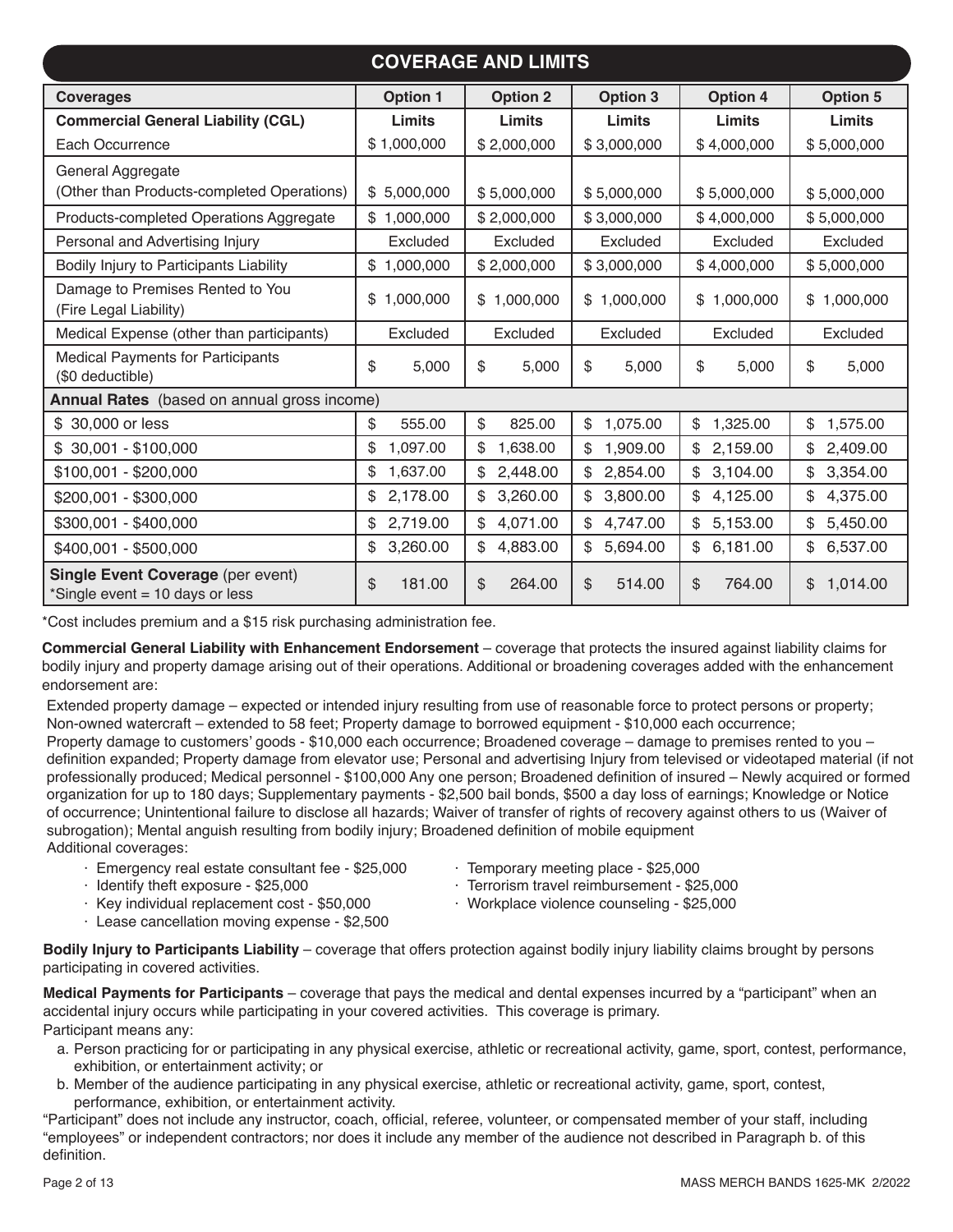# Page 3 of 13 MASS MERCH BANDS 1625-MK 2/2022

## **EXCLUSIONS**

The following represent only some of the exclusions contained in this policy and state variations may apply.

- Reenactment performances/activities involving boats and/or activities held on or in water
- Abuse, molestation, or exploitation
- All operations listed as ineligible
- Amusement devices (e.g.: rides, slides, inflatables, bungees, climbing walls, dunk tanks)
- Animals (injury or death to any animal or injury, death or property damage caused by your animalsee FAQ on page 4 for limited small animals coverage)
- Asbestos
- Body surfing and/or mosh pits
- Communicable disease
- Cyber incident, data compromise, and violation of statutes related to personal data

• Lead

• Nuclear energy

performance

• Ownership of an owned facility for performances • Personal and advertising injury

• Throwing of object(s) into the audience during a

compliant ingredients

• Use of any substance to paint or apply on the face or body that is not classified as non-toxic and/ or manufactured using only FDA

- Employment-related practices
- Events hosted/organized by the performing group
- Fireworks (exclusion does not apply to flashboxes)
- Full body art/painting
- Fungi or bacteria
- Haunted attractions
- Historical battle reenactments
- Hot wax impressions

## **OPTIONAL COVERAGE AVAILABLE**

### **Sexual Abuse or Sexual Molestation Liability**

#### **OR**

### **Abuse, Molestation, or Exploitation Defense Cost Reimbursement**

This program includes two options for coverage for claims arising out of sexual abuse or sexual molestation:

- Option 1: \$1,000,000 of liability coverage for sums the insured becomes legally obligated to pay as damages because of loss arising out of or in any way involving sexual abuse or sexual molestation, whether threatened or actual.This limit is part of, not in addition to, the general liability limit selected.
- Option 2: \$100,000 of coverage for reimbursement of defense costs only resulting from claims arising out of abuse, molestation, or exploitation.

Coverage Conditions:

- 1. Coverage is contingent upon completion, as well as review and approval from us, of the underwriting questions found on page 7.
- 2. Coverage is not available on a stand-alone basis. You must have commercial general liability coverage for your group with our Bands and Performing Groups RPG Insurance Program.
- 3. Only one option may be purchased.

| <b>Rates</b>                                                                |                            |          |
|-----------------------------------------------------------------------------|----------------------------|----------|
| <b>Options</b>                                                              | <b>Annual Gross Income</b> | Rate     |
|                                                                             | \$30,000 or less           | \$150.00 |
|                                                                             | $$30,001 - $100,000$       | \$216.00 |
| <b>Option 1 - \$1,000,000</b>                                               | $$100,001 - $200,000$      | \$324.00 |
| Sexual Abuse or Sexual<br><b>Molestation Liability</b>                      | \$200,001 - \$300,000      | \$433.00 |
|                                                                             | \$300,001 - \$400,000      | \$541.00 |
|                                                                             | \$400,001 - \$500,000      | \$649.00 |
|                                                                             | Single Event               | \$150.00 |
|                                                                             |                            |          |
| <b>Option 2 - \$100,000</b>                                                 | $$1.00 - $500,000$         | \$100.00 |
| Abuse, Molestation, or<br><b>Exploitation Defense Cost</b><br>Reimbursement | Single Event               | \$100.00 |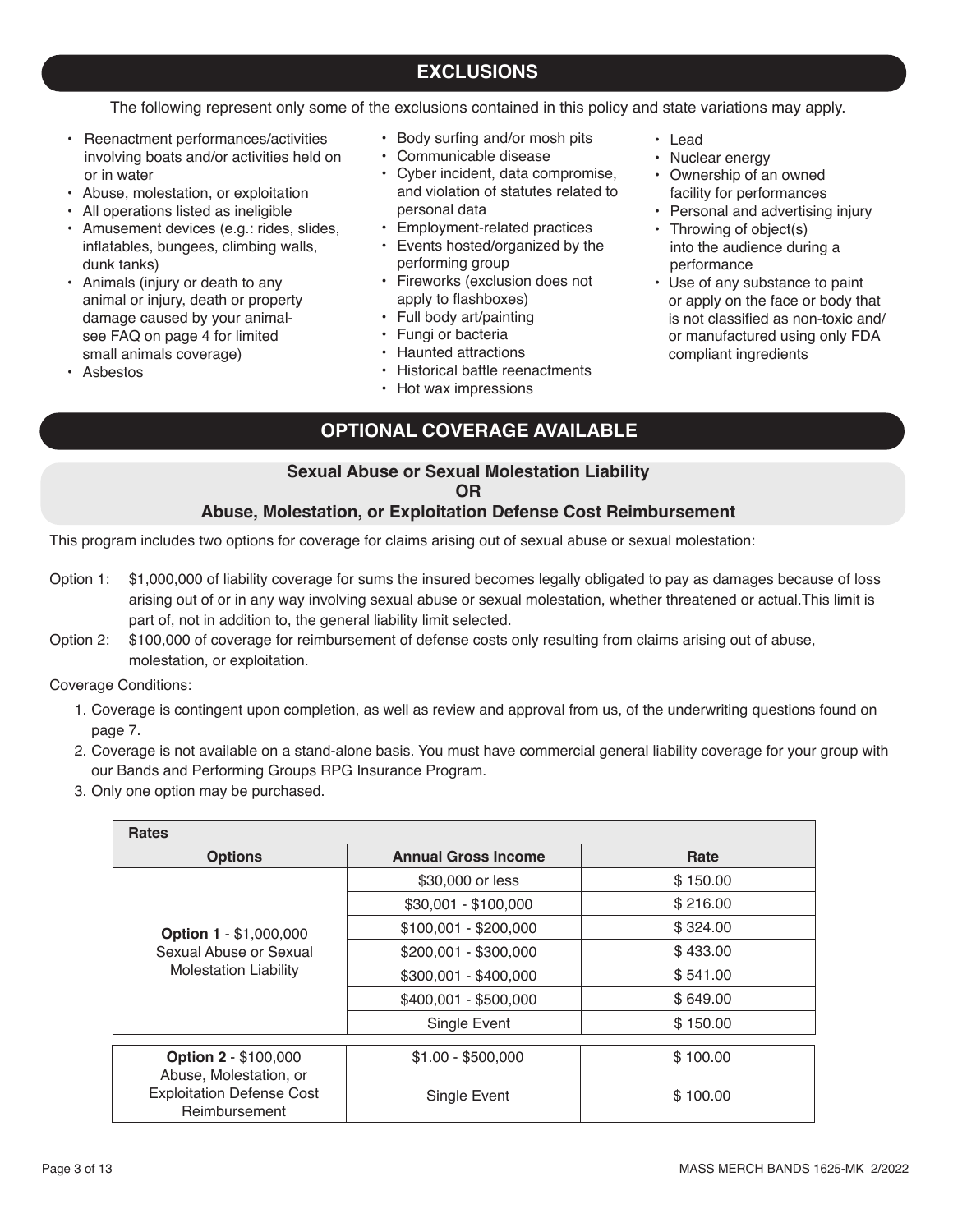## **FREQUENTLY ASKED QUESTIONS**

### **1. What name should be listed on enrollment form?**

For coverage to extend to all members of the group, it is important to provide the full and/or legal name of the group. If performing under a stage or another name, include that name on the "doing business as" line.

### **2. How soon does coverage start? When will we receive proof of coverage?**

Coverage can be bound the date after we receive a completed enrollment form and the appropriate premium. Please allow adequate time for us to process your enrollment form and issue certificates.

#### **3. When should I make our coverage effective?**

The effective date is the date you need your insurance to start. If you are renewing coverage with us, use the expiration date of your coverage. Coverage will be in effect for one year.

### **4. I have been asked by the facility/event where I will be working to add them as an additional insured to my policy. What does this mean and how do I do that?**

An additional insured is an entity which has an insurable interest for claims arising out of your negligence as the named insured. Such possible entities are a landlord or sponsor. By providing an entity additional insured status they now are entitled to defense and indemnity (if policy limits have not been exhausted) under your policy with no responsibility for premium payments.

You can add an entity as an additional insured under the certificate request section of the enrollment form. Please remember to provide their complete name, address and relationship to you. All requests must be made in writing.

**5. What does annual gross income mean?**  Annual gross income is the total revenue received before any deductions or allowances, as for cost of goods sold, taxes, etc.

### **6. If I need to request another certificate of insurance, how do I do this?**

A written request from the insured is required. A certificate request form will be sent with your coverage documents that can be mailed, faxed or e-mailed to us. Please allow adequate time for processing.

#### **7. What if my act involves an animal and it injures someone?**

This program only provides coverage for claims arising out of the following smaller animals: rabbits, doves, mice, hamsters, non-venomous/nonconstrictor snakes and dogs weighing less than 15 pounds. No coverage exists for claims arising from all others animals, and no coverage is provided for the actual death or injury to any animal.

### **8. Will I receive a policy after submitting the enrollment form?**

 You will receive a certificate of insurance as proof of coverage. Coverage is offered exclusively through Sports, Leisure and Entertainment Risk Purchasing Group (RPG). The RPG receives a master policy from the company. Submission of this enrollment form confirms your desire to receive coverage through the RPG. Each member receives their own certificate of insurance as their evidence of coverage. The limits of insurance apply individually to each insured member organization-there are no shared limits of liability with any other members. A copy of the RPG master policy can be requested in writing to: K&K Insurance Group, Inc., 1712 Magnavox Way, Fort Wayne, IN 46804.

This brochure is for illustrative purposed only and is not a contract of insurance. You must refer to the actual policy for complete information regarding coverages terms, conditions and exclusions as they may change from one coverage period to the next. You may request a copy of the full policy by submitting a written request to us.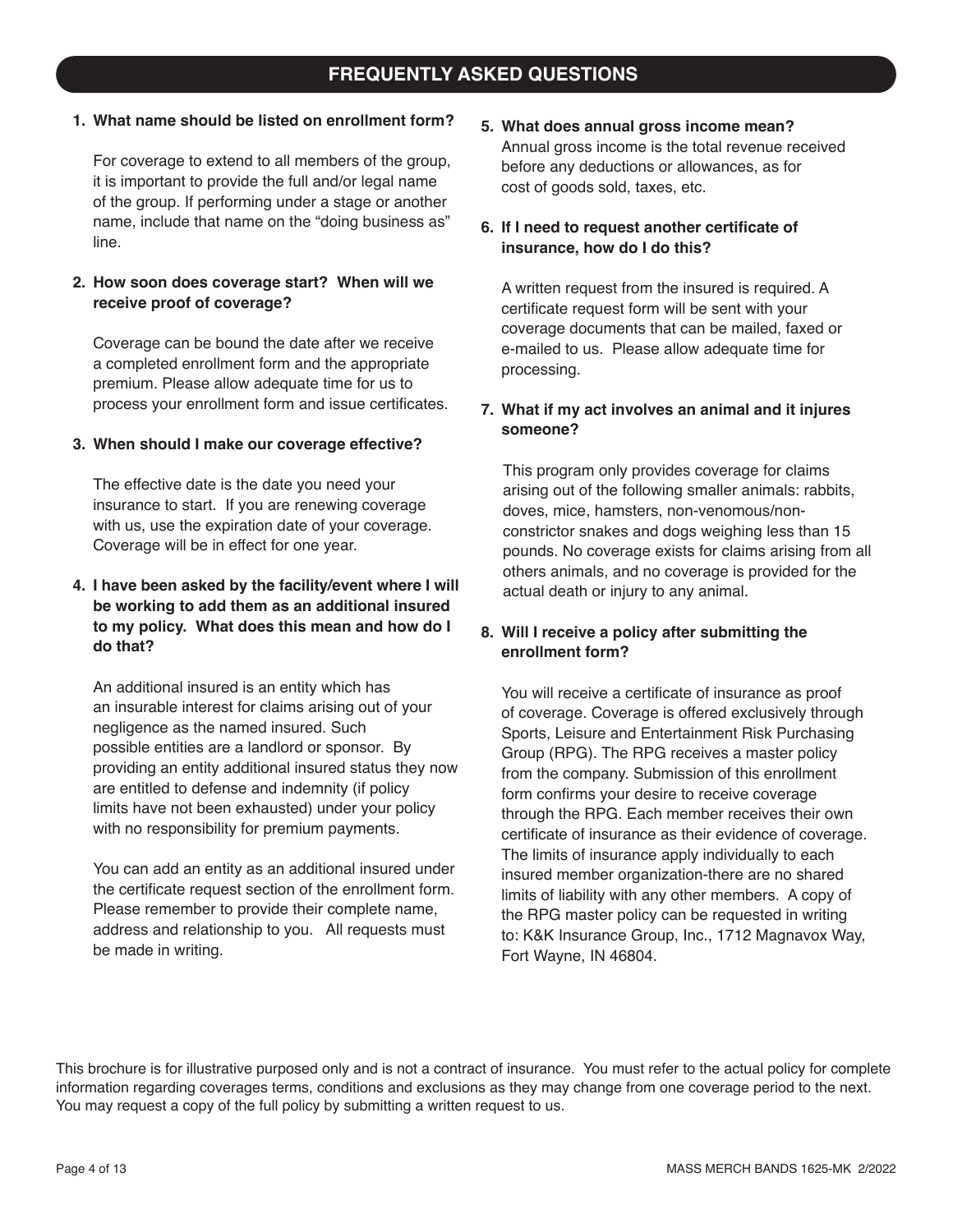

Valid for effective dates from 4/1/22 through 3/31/23

Completion of this enrollment form confirms your desire to obtain insurance through the Sports, Leisure and Entertainment Risk Purchasing Group. A risk purchasing group (RPG) provides group purchasing power for similar risks resulting in potential advantageous coverage terms, competitive rates, risk management bulletins, and rewards for favorable group loss experience. An RPG administration fee may be charged. The submission of this enrollment form and/or the acceptance of payment does not guarantee coverage. Certain operations are not eligible for coverage by this program. We reserve the right to decline any request for coverage.

#### **TO AVOID PROCESSING DELAYS, PLEASE: 1. Complete all sections (print legibly**

- 
- **2. Sign and date where required**

**3. Remit completed enrollment form (pages 5-13) with payment**

## **GENERAL INFORMATION**

Insuring the world's fun!

| $\bigcirc$ I am a new account $\bigcirc$ I am renewing my coverage<br>Applicant is a: $\bigcirc$ Sole Proprietorship $\bigcirc$ Limited Liability Co. $\bigcirc$ Corporation $\bigcirc$ Partnership                            |                                                  |                              | Note: This is the name that will appear on your Certificate of Insurance. If your company is a Sole Proprietorship, then this will be your personal name or DBA. |  |
|--------------------------------------------------------------------------------------------------------------------------------------------------------------------------------------------------------------------------------|--------------------------------------------------|------------------------------|------------------------------------------------------------------------------------------------------------------------------------------------------------------|--|
|                                                                                                                                                                                                                                |                                                  |                              |                                                                                                                                                                  |  |
|                                                                                                                                                                                                                                |                                                  |                              |                                                                                                                                                                  |  |
|                                                                                                                                                                                                                                |                                                  |                              |                                                                                                                                                                  |  |
|                                                                                                                                                                                                                                |                                                  |                              |                                                                                                                                                                  |  |
|                                                                                                                                                                                                                                |                                                  |                              |                                                                                                                                                                  |  |
| E-mail: Contract Contract Contract Contract Contract Contract Contract Contract Contract Contract Contract Contract Contract Contract Contract Contract Contract Contract Contract Contract Contract Contract Contract Contrac |                                                  |                              |                                                                                                                                                                  |  |
| (By listing an email address, you are giving us permission to contact you by email about your policy. Refer to page 10 of the application for Electronic<br>Disclosure and Consent)                                            |                                                  |                              |                                                                                                                                                                  |  |
| <b>DATES</b>                                                                                                                                                                                                                   |                                                  |                              |                                                                                                                                                                  |  |
| us, or on a later date you specify below. (If renewing coverage, please provide the expiration date of your current policy.)<br><b>BUSINESS INFORMATION</b>                                                                    |                                                  |                              |                                                                                                                                                                  |  |
| 1. Type of entertainers/performers/bands (check all that apply)                                                                                                                                                                |                                                  |                              |                                                                                                                                                                  |  |
| $\bigcirc$ Balloon artists                                                                                                                                                                                                     | $\bigcirc$ Contortionists                        |                              | $\bigcirc$ Mimes                                                                                                                                                 |  |
| $\bigcirc$ Band (tribute, wedding, garage) $\bigcirc$ DJ's or KJ's                                                                                                                                                             |                                                  |                              | O Musical ensemble (quartet,                                                                                                                                     |  |
| $\bigcirc$ Belly dancers                                                                                                                                                                                                       | $\bigcirc$ Drum corp                             |                              | duo, instrumental)                                                                                                                                               |  |
| $\bigcirc$ Bugle corp (instrumental)<br>$\bigcirc$ Caricature sketching artists                                                                                                                                                | O Face/body painters                             |                              | $\bigcirc$ Poets                                                                                                                                                 |  |
| $\bigcirc$ Celebrity look-alikes                                                                                                                                                                                               | O Holiday characters<br>$\bigcirc$ Impersonators |                              | ○ Psychics/fortune tellers<br>$\bigcirc$ Puppeteers                                                                                                              |  |
| $\bigcirc$ Choral group                                                                                                                                                                                                        | $\bigcirc$ Impressionists                        |                              | $\bigcirc$ Story tellers                                                                                                                                         |  |
| $\bigcirc$ Clowns                                                                                                                                                                                                              | $\bigcirc$ Jugglers                              |                              | $\bigcirc$ Ventriloquists                                                                                                                                        |  |
| $\bigcirc$ Comedians                                                                                                                                                                                                           | $\bigcirc$ Magicians                             |                              | $\bigcirc$ Western performers                                                                                                                                    |  |
| $\bigcirc$ Conductors                                                                                                                                                                                                          |                                                  |                              | ○ Yodelers                                                                                                                                                       |  |
| Other - subject to approval (please describe): _________________________________<br>$\Omega$                                                                                                                                   |                                                  |                              |                                                                                                                                                                  |  |
| 2. If applicable, the type of music genres performed and the % of each                                                                                                                                                         |                                                  |                              |                                                                                                                                                                  |  |
| Big band ________% Classical ______%                                                                                                                                                                                           |                                                  | Folk ________%               | Pop/soft rock _____%<br>Religious/gospel ________%                                                                                                               |  |
| Bluegrass _______% Country _______%                                                                                                                                                                                            |                                                  | $\frac{3}{2}$<br>R&B_______% | Swing $\_\_\_\_\_\$ %                                                                                                                                            |  |
| Blues _______%<br>Ethnic/world _____%                                                                                                                                                                                          |                                                  | Oldies ______ %              |                                                                                                                                                                  |  |
|                                                                                                                                                                                                                                |                                                  |                              | %                                                                                                                                                                |  |

3. Type of venues where group performs and the % at each (check all that apply):

| $\bigcirc$ Auditoriums | $\%$ O Nightclubs $\%$ | $\circ$ Reception halls $\sim$ $\circ$ $\circ$ Virtual $\sim$             |  |
|------------------------|------------------------|---------------------------------------------------------------------------|--|
| ◯ Bars                 |                        | $\circ$ O Outdoor venues $\circ$ $\circ$ O Schools/universities $\circ$ % |  |

O Other (please describe):  $\sim$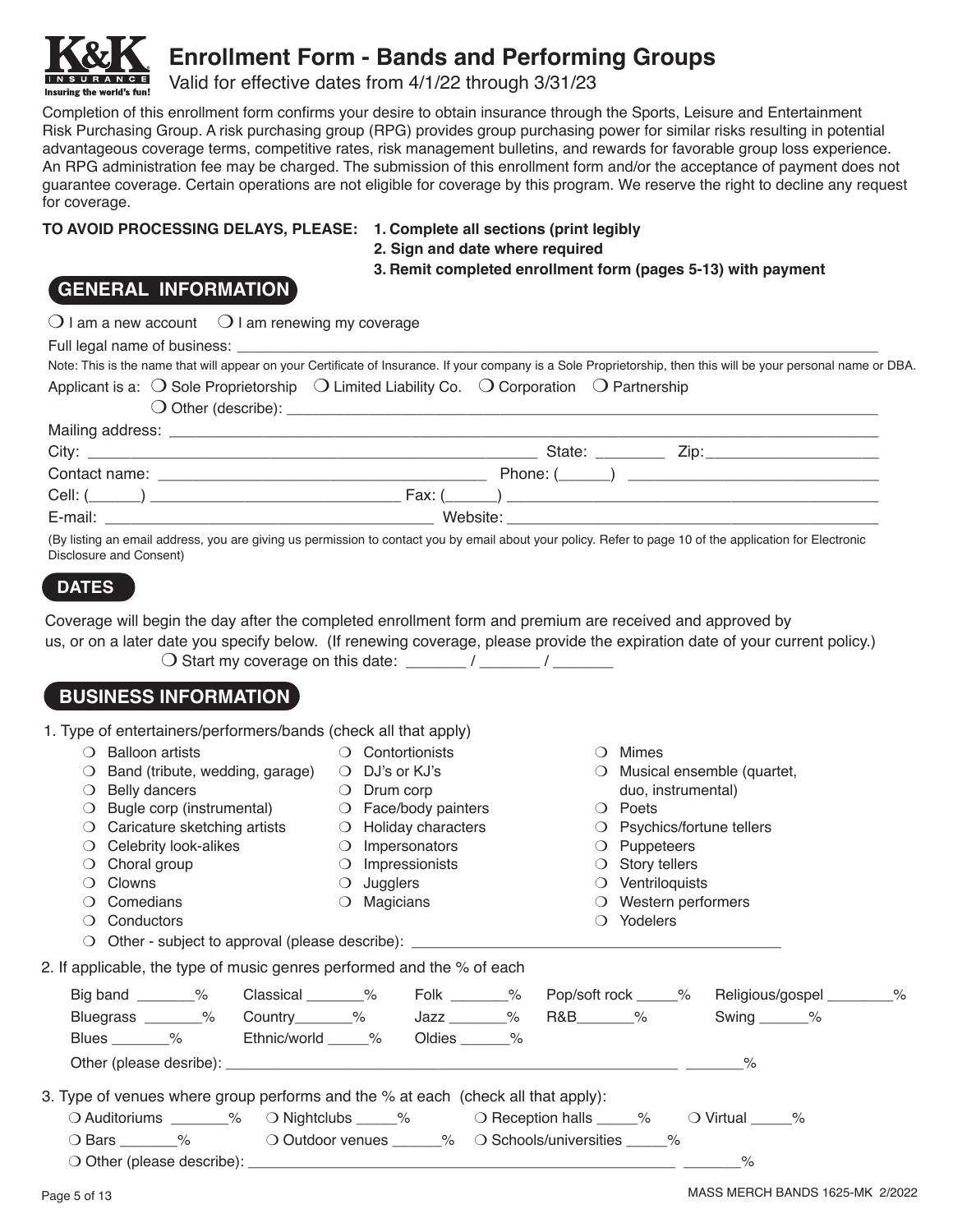## **BUSINESS INFORMATION CONTINUED**

| 4. Do you own or operate your own facility?                                                                                                                                                                                                                                                    | $\bigcirc$ Yes | $\bigcirc$ No                                                                                                             |
|------------------------------------------------------------------------------------------------------------------------------------------------------------------------------------------------------------------------------------------------------------------------------------------------|----------------|---------------------------------------------------------------------------------------------------------------------------|
| (If yes, this program only provides coverage for your operations as a band or performing group.<br>It does not extend to the operation of the facility.)                                                                                                                                       |                |                                                                                                                           |
| 5. Are any of the events where the group performs part of a promoted tour?                                                                                                                                                                                                                     | $\bigcirc$ Yes | $\bigcirc$ No                                                                                                             |
| 6. Does your annual gross income exceed \$500,000?                                                                                                                                                                                                                                             | $\bigcirc$ Yes | $\bigcirc$ No                                                                                                             |
| 7. Do you have more than 30 members in the performing group?                                                                                                                                                                                                                                   | $\bigcirc$ Yes | $\bigcirc$ No                                                                                                             |
| 8. Is at least one member or representative of the group 18 or older?                                                                                                                                                                                                                          | $\bigcirc$ Yes | $\bigcirc$ No                                                                                                             |
| 9. Do you conduct/perform operations outside the U.S.?                                                                                                                                                                                                                                         | $\bigcirc$ Yes | $\bigcirc$ No                                                                                                             |
| If yes,                                                                                                                                                                                                                                                                                        |                |                                                                                                                           |
| • How many times per year do you perform outside of the U.S.?                                                                                                                                                                                                                                  |                |                                                                                                                           |
| • What is the maximum number of days you will spend outside the U.S. for performances?                                                                                                                                                                                                         |                |                                                                                                                           |
| Note: Coverage applies only if your responsibility to pay damages is determined in a suit brought in the U.S.                                                                                                                                                                                  |                |                                                                                                                           |
| 10. Do your performances include any of the following:                                                                                                                                                                                                                                         | $\bigcirc$ Yes | $\bigcirc$ No                                                                                                             |
| • Throwing of object(s)<br>• Reenactment performances/ • Circus act<br>• Fireworks/pyrotechnics<br>into the audience<br>activities involving boats<br>• Full body art/painting<br>during a performance<br>and/or activities held on or<br>• Hot wax impressions<br>• Weapons (live<br>in water |                | • Use of any substance to<br>paint or apply on the face or<br>is not classified as non-toxic<br>and/or manufactured using |

- Athletic activity
- Body surfing/mosh pits

• Animals\* (see FAQ on pg 4) • Hypnotism

• Stunts and/or strength acts

**Note: The exposures/activities listed above are not covered by this program and any resulting claims will be denied.**

**PREMIUM CALCULATION**

blades)

ammunition/sharpened

### O Annual Coverage

| <b>Annual Gross Income</b> | <b>Option 1</b><br>\$1,000,000<br><b>CGL Limit</b> | <b>Option 2</b><br>\$2,000,000<br><b>CGL Limit</b> | <b>Option 3</b><br>\$3,000,000<br><b>CGL Limit</b> | <b>Option 4</b><br>\$4,000,000<br><b>CGL Limit</b> | <b>Option 5</b><br>\$5,000,000<br><b>CGL Limit</b> |
|----------------------------|----------------------------------------------------|----------------------------------------------------|----------------------------------------------------|----------------------------------------------------|----------------------------------------------------|
| \$ 30,000 or less          | 555.00<br>\$                                       | 825.00<br>\$                                       | $\bigcirc$ \$ 1,075.00                             | $\bigcirc$ \$1,325.00                              | \$1,575.00<br>$\cup$                               |
| $$30,001 - $100,000$       | \$1,097.00                                         | $\bigcirc$ \$1,638.00                              | $\bigcirc$ \$1,909.00                              | $\bigcirc$ \$2,159.00                              | $\bigcirc$ \$2,409.00                              |
| $$100,001 - $200,000$      | \$1,637.00                                         | $\bigcirc$ \$2,448.00                              | \$2,854.00<br>$\cup$                               | $\bigcirc$ \$3,104.00                              | $\bigcirc$ \$3,354.00                              |
| \$200,001 - \$300,000      | $\bigcirc$ \$2,178.00                              | $\bigcirc$ \$3,260.00                              | $\bigcirc$ \$3,800.00                              | $\bigcirc$ \$4,125.00                              | $\bigcirc$ \$4,375.00                              |
| \$300,001 - \$400,000      | \$2,719.00                                         | $\bigcirc$ \$4,071.00                              | $\bigcirc$ \$4,747.00                              | $\bigcirc$ \$5,153.00                              | $\bigcirc$ \$5,450.00                              |
| \$400,001 - \$500,000      | \$3,260.00                                         | \$4,883.00<br>0                                    | \$5,694.00<br>◯                                    | $\bigcirc$ \$6,181.00                              | $\bigcirc$ \$6,537.00                              |

#### O **Single Event Coverage** (10 days or less)

| <b>Single Event/Show</b> | <b>Option 1</b><br>\$1,000,000<br><b>CGL Limit</b> | <b>Option 2</b><br>\$2,000,000<br><b>CGL Limit</b> | Option 3<br>\$3,000,000<br><b>CGL Limit</b> | <b>Option 4</b><br>\$4,000,000<br><b>CGL Limit</b>                        | <b>Option 5</b><br>\$5,000,000<br><b>CGL Limit</b> |
|--------------------------|----------------------------------------------------|----------------------------------------------------|---------------------------------------------|---------------------------------------------------------------------------|----------------------------------------------------|
|                          | $\bigcirc$ \$ 181.00                               | $\bigcirc$ \$ 264.00                               | $\circ$ \$514.00                            | O \$764.00                                                                | $\bigcirc$ \$ 1,014.00                             |
|                          |                                                    |                                                    |                                             | Event date(s): $\frac{1}{1}$ $\frac{1}{1}$ to $\frac{1}{1}$ $\frac{1}{1}$ |                                                    |
| Event location:          |                                                    |                                                    |                                             |                                                                           |                                                    |

only FDA compliant ingredients • Permanent tattoos or body piercing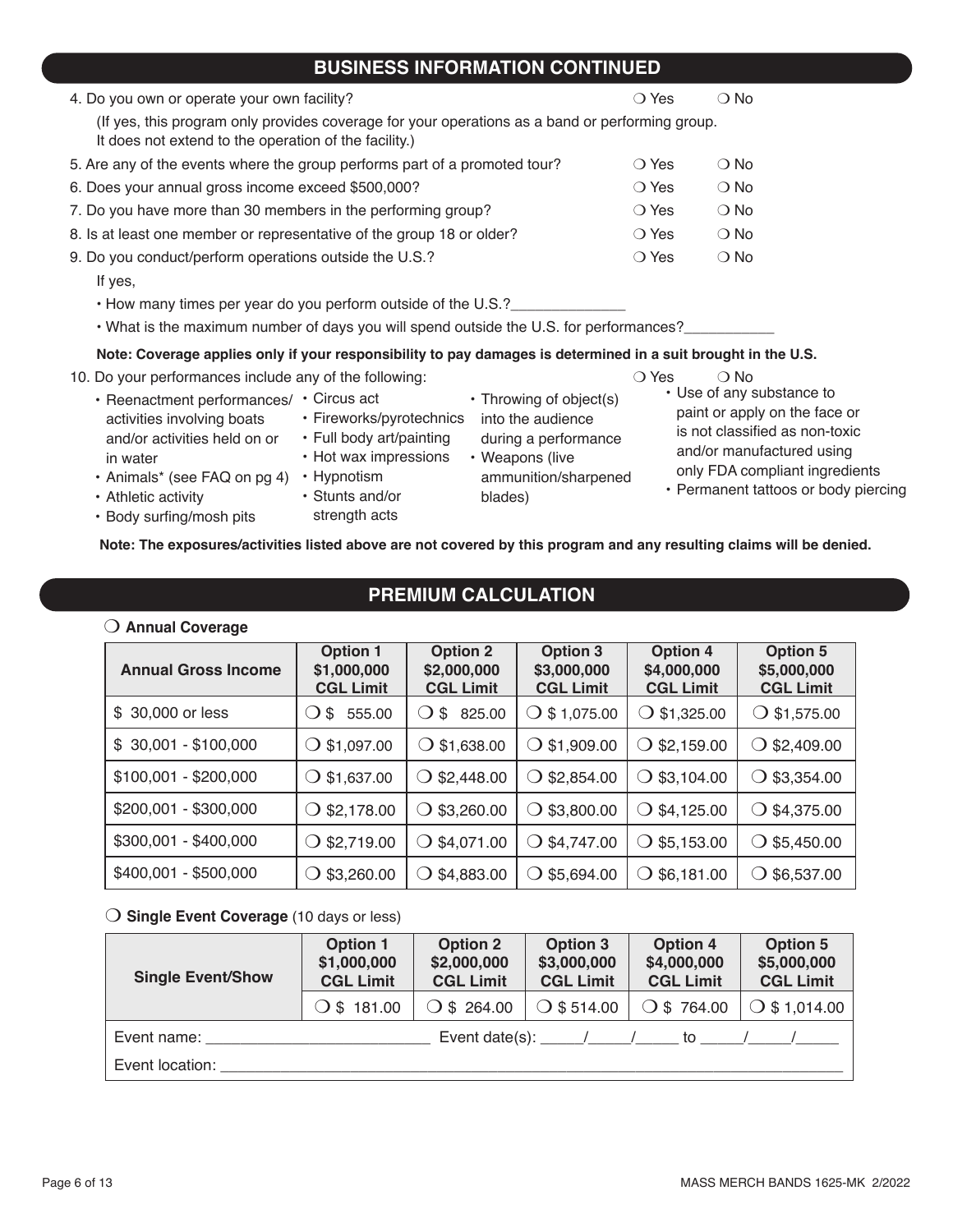## **OPTIONAL COVERAGES PREMIUM CALCULATIONS**

### **Sexual Abuse or Sexual Molestation Liability Coverage OR**

**Abuse, Molestation or Exploitation Defense Cost Reimbursement** Coverage is contingent upon underwriting review and approval of the following questionnaire.

### m **Check here and skip this section if you do not want this coverage option**

### 1. Does your organization currently have employees, volunteers or independent contractors?  $\Box$  Yes  $\Box$  No The term "Volunteers" means someone, including parent volunteers, who exerts control over or supervises participants.

#### 2. Have any claims, allegations or charges of abuse, molestation or sexual misconduct  $\bigcirc$  Yes  $\bigcirc$  No been made against you or your organization or anyone working on behalf of your organization? If yes, please explain:

3. Are you aware of any occurrences that could lead to a claim?  $O$  Yes  $O$  No If yes please explain: 4. Do you, your organization or sanctioning/governing body have written procedures in  $O$  Yes  $O$  No

|         | place regarding the prevention and mitigation of abuse, molestation or sexual misconduct? |                       |                          |
|---------|-------------------------------------------------------------------------------------------|-----------------------|--------------------------|
| If yes: |                                                                                           |                       |                          |
|         | a. Do the procedures require that known or suspected abuse incidents must be              | () Yes ◯ No           |                          |
|         | be reported to law enforcement?                                                           |                       |                          |
|         | h Are written procedures provided ar quailable to seek employee volunteer                 | $\sum_{n=1}^{\infty}$ | $\bigcap$ N <sub>1</sub> |

- b. Are written procedures provided or available to each employee, volunteer,  $\Box$  Yes  $\Box$  No independent contractor or sanctioning/governing body member?
- c. Does your written plan include reasonable procedures to limit one-on-one interactions  $\bigcirc$  Yes  $\bigcirc$  No between a minor and an adult (who is not the minor's legal guardian) to those that are observable by another adult and within an interruptible distance, except under emergency circumstances?
- 5. Please complete the following questions regarding employee, volunteer, or independent contractor screening controls used by your organization.
	- $\bigcirc$  Check here and skip the chart below if you have no employees, volunteers, or independent contractors

| <b>Please Complete All Questions</b><br>The term "Volunteers/Independent contractors" in the following questions<br>means someone who exerts control over or supervises participants. | <b>Employees</b><br>(Check Here if No<br>Employees $\bigcirc$ ) | <b>Volunteers/Independent contractors</b><br>(Check Here if No Volunteers/<br>Independent contractors $\bigcirc$ ) |
|---------------------------------------------------------------------------------------------------------------------------------------------------------------------------------------|-----------------------------------------------------------------|--------------------------------------------------------------------------------------------------------------------|
| Are employee/volunteer applications required?                                                                                                                                         | ◯ Yes ( ) No.                                                   | () Yes () No                                                                                                       |
| If yes, does the application include questions about whether<br>the individual has ever been convicted for any crime involving<br>physical violence or sex related offenses?          | () Yes ○ No                                                     | $O Yes$ $O No$                                                                                                     |
| If yes and applicant checks yes, do you reject the applicant?                                                                                                                         | ◯ Yes ( ) No.                                                   | $()$ Yes $()$ No                                                                                                   |
| Are background checks provided by a third party vendor/service?                                                                                                                       | $O$ Yes $O$ No                                                  | () Yes () No                                                                                                       |
| If yes, do you reject an applicant with any history of physical<br>violence or sex related offenses?                                                                                  | Yes $()$ No                                                     | () Yes () No                                                                                                       |

Please explain any "No" responses to questions asked in #5:

### 6. Please select Option 1 or 2 below and complete

| Rates (based on annual gross income/single event) - Choose one option                   |                            |                                    |  |  |
|-----------------------------------------------------------------------------------------|----------------------------|------------------------------------|--|--|
| <b>Options</b>                                                                          | <b>Annual Gross Income</b> | Rate                               |  |  |
|                                                                                         | \$30,000 or less           | \$150.00<br>$\left( \right)$       |  |  |
|                                                                                         | \$30,001 - \$100,000       | $\bigcirc$ \$ 216.00               |  |  |
| <b>Option 1 - \$1,000,000</b><br>Sexual Abuse or Sexual<br><b>Molestation Liability</b> | $$100,001 - $200,000$      | $\bigcirc$ \$ 324.00               |  |  |
|                                                                                         | \$200,001 - \$300,000      | $\bigcirc$ \$ 433.00               |  |  |
|                                                                                         | \$300,001 - \$400,000      | $\bigcirc$ \$541.00                |  |  |
|                                                                                         | \$400,001 - \$500,000      | $\bigcirc$ \$649.00                |  |  |
|                                                                                         | Single Event               | $\bigcirc$ \$ 150.00               |  |  |
| <b>Option 2 - \$100,000</b>                                                             | $$1.00 - $500,000$         | \$100.00<br>$\left( \quad \right)$ |  |  |
| Abuse, Molestation, or Exploitation Defense<br>Cost Reimbursement                       | Single Event               | \$100.00                           |  |  |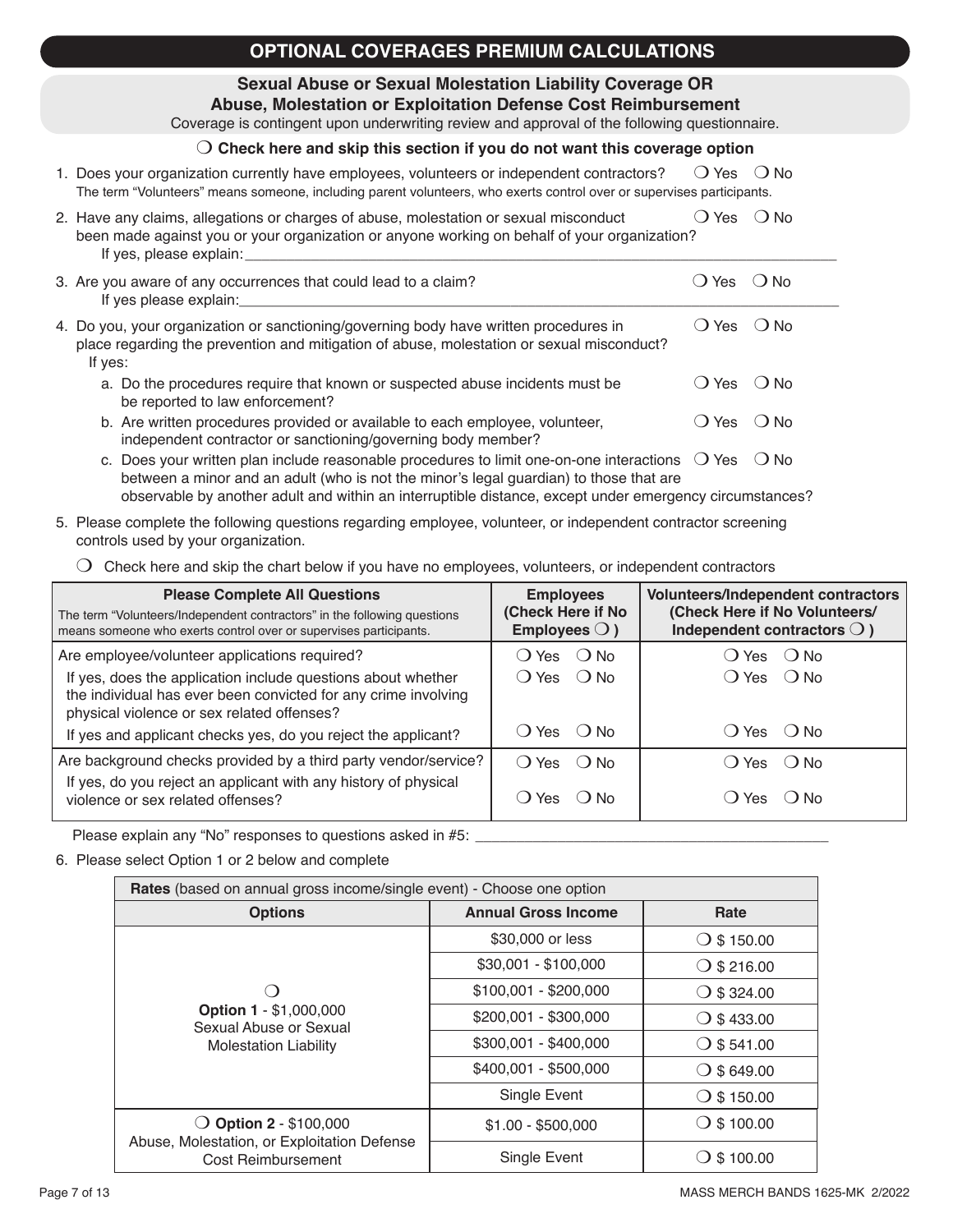## **CERTIFICATE REQUESTS**

|                               | Once your enrollment form is approved, you will receive a Certificate of Insurance as evidence that coverage is bound.                                                                                                                                                                                                                                                                                            |
|-------------------------------|-------------------------------------------------------------------------------------------------------------------------------------------------------------------------------------------------------------------------------------------------------------------------------------------------------------------------------------------------------------------------------------------------------------------|
|                               | Complete this section if you require additional certificates listing a facility, property owner or similar third-party as an<br>additional insured on your policy. Provide a separate request for each additional certificate needed.                                                                                                                                                                             |
| not be automatically renewed. | Note: Please request all additional insureds needed for this policy term. Additional insureds from the expiring policy term will                                                                                                                                                                                                                                                                                  |
|                               | 1. When is this certificate needed? : $\frac{1}{\frac{1}{2} \cdot \frac{1}{2} \cdot \frac{1}{2} \cdot \frac{1}{2} \cdot \frac{1}{2} \cdot \frac{1}{2} \cdot \frac{1}{2} \cdot \frac{1}{2} \cdot \frac{1}{2} \cdot \frac{1}{2} \cdot \frac{1}{2} \cdot \frac{1}{2} \cdot \frac{1}{2} \cdot \frac{1}{2} \cdot \frac{1}{2} \cdot \frac{1}{2} \cdot \frac{1}{2} \cdot \frac{1}{2} \cdot \frac{1}{2} \cdot \frac{1}{2$ |
|                               | 2. What is the additional insured's relationship to you?<br>$\bigcirc$ Owner/manager/lessor of premises (facility or venue) $\bigcirc$ Sponsor $\bigcirc$ Co-promoter<br>NOTE: The certificate holder will automatically be an Additional Insured for an Owner/manager/lessor, Sponsor or Co-Promoter relationship                                                                                                |
|                               |                                                                                                                                                                                                                                                                                                                                                                                                                   |
|                               |                                                                                                                                                                                                                                                                                                                                                                                                                   |
|                               |                                                                                                                                                                                                                                                                                                                                                                                                                   |
|                               | 4. Does the certificate holder/additional insured require any special wording or endorsements? $\bigcirc$ Yes $\bigcirc$ No                                                                                                                                                                                                                                                                                       |
|                               | If yes, check all that apply: $\bigcirc$ CG2026 $\bigcirc$ Primary/noncontributory $\bigcirc$ Waiver of subrogation                                                                                                                                                                                                                                                                                               |
|                               |                                                                                                                                                                                                                                                                                                                                                                                                                   |
|                               | NOTE: If you are not sure, please attach a copy of the insurance requirements/instructions you've received.                                                                                                                                                                                                                                                                                                       |
|                               |                                                                                                                                                                                                                                                                                                                                                                                                                   |
|                               |                                                                                                                                                                                                                                                                                                                                                                                                                   |
|                               |                                                                                                                                                                                                                                                                                                                                                                                                                   |
|                               |                                                                                                                                                                                                                                                                                                                                                                                                                   |

### **The most common delay in certificate processing is caused by providing partial or incorrect name and/or instructions. Please check your request carefully before submitting.**

## **COVERAGE EXCLUSIONS**

The following notable exclusions are contained in the commercial general liability coverage provided by this program (note: state variations may apply). Abuse, molestation, or exploitation; Activities or events hosted, sponsored or organized by the insured that are open to the public; Any events or activities involving or promoting tobacco or cannabis; Asbestos; Body surfing and/or mosh pits; Commercial general liability standard exclusions (CG0001 4/13 edition); Cap on losses from certified acts of terrorism; Communicable disease; Cyber incident, data compromise, and violation of statutes related to personal data; Employment related practices; Events hosted/organized by the performing group; Fireworks (However, this exclusion does not apply to flashboxes. As used in this environment, flashboxes means any device used to create a visual effect along with an explosive noise that is induced electronically in a cylinder with no projectile, wadding, or wrapping); Full body art/painting; Fungi or bacteria; Groups with more than 30 members; Groups without one member who is at least 18 years old; Hot wax impressions; Lead; Nuclear energy; Ownership of a facility for performances; Personal and advertising injury; Reenactment performances/activities involving boats and/or activities held on or in water; Sexually transmitted disease; Silica or silicarelated dust; Specified recreational activities – Aircraft/hot air balloon; Airport; Amusement devices: The ownership, operation, maintenance or use of any device or equipment a person rides for enjoyment, including, but not limited to: mechanical or non-mechanical ride, slide, or water slide (including any ski or tow when used in conjunction with a water slide), inflatable recreational device, or vertical device or equipment used for climbing whether permanently affixed or temporarily erected. This exclusion does not apply to video or computer games; Animals (injury or death to, or injury, death or property damage caused by any animal owned, rented or hired by you. However, rabbits, doves, mice, hamsters, non-venomous/non-constricting snakes and dogs weighing less than 15 lbs. are covered for the liability arising out of the insured's operations that include the use of these animals); Bungee; Dunk tank; Haunted attraction; Performer ("bodily injury" or "personal and advertising injury" to any performer or entertainer during any activity, event, or exhibition including, but not limited to, any stunt, concert, show , or theatrical event); Rodeo; Saddle animal; Snowmobile; Throwing of object(s) into the audience during a performance; Use of any substance to paint or apply on the face or body that is not classified as non-toxic and/or manufactured using only FDA compliant ingredients; Total pollution with a building heating, cooling & dehumidifying equipment exception and hostile fire exception; Unmanned aircraft; Those operations listed as ineligible: Acrobatic/aerialist performers; Actors or actresses; Bands and groups with music genres of electronic/ techno, hip hop, rap or heavy metal/screamo; Circus performers; Cosmetologists/beauticians; Escape artists; Exotic dancers/strippers; Henna/Mehndi artists; Historical battle re-enactment groups or events; Hypnotists; Instruction of other individuals for a fee; Jousters; Mascots (college, high school, professional); Models; Performers putting on an athletic exhibition; Performers using weapons (live ammunition or sharpened blades); Permanent tattoo and/or body piercing artists; Production/entertainment companies; Public speakers; Pyrotechnicians; School accredited/sponsored programs, bands and/ or performing groups; Strength performers; Stunt performers; Touring bands and/or groups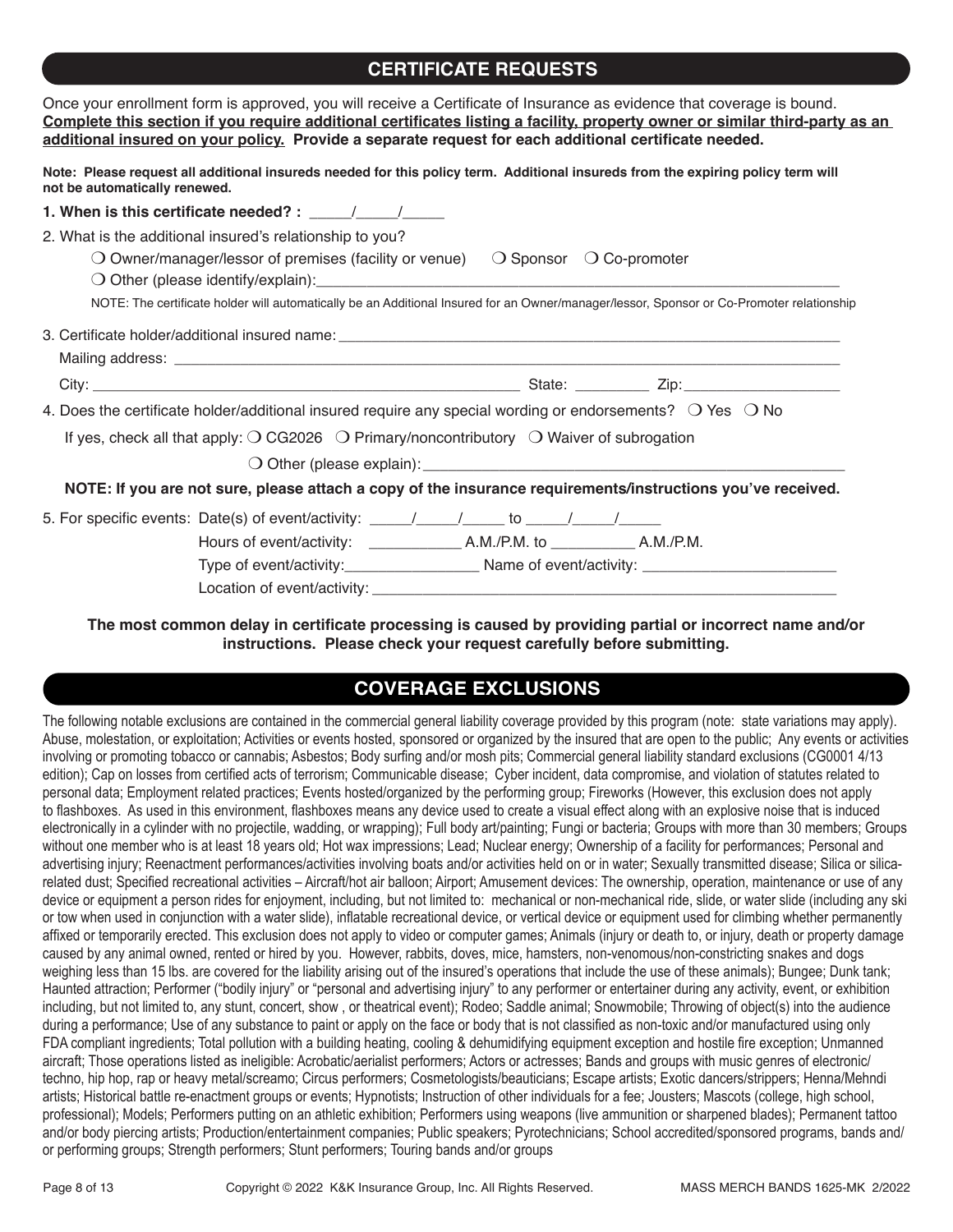### **TOTAL COST SUMMARY**

| Total Liability Premium (from page 6)                                                                                             | \$ | (A |
|-----------------------------------------------------------------------------------------------------------------------------------|----|----|
| <b>Optional Coverage</b>                                                                                                          |    |    |
| Sexual Abuse/Sexual Molestation Premium: (from page 7)<br>○ \$100,000 Defense Reimbursement Only OR ○ \$1,000,000 Liability Limit | S  | (B |
| <b>Total Cost Due</b> (add lines $A + B$ )                                                                                        | \$ |    |

#### **COSTS ARE 100% FULLY EARNED AND NON-REFUNDABLE/NON-TRANSFERRABLE ONCE COVERAGE BEGINS**  (may vary by state)**.**

### **COVERAGE IS CONTINGENT UPON RECEIPT OF PAYMENT AND A FULLY COMPLETED ENROLLMENT FORM.**

### **NO COVERAGE WILL BE DEEMED IN EFFECT UNTIL THE ACCURATE PAYMENT IS RECEIVED BY THE COMPANY OR THEIR REPRESENTATIVE.**

### **CANCELLATIONS/CHANGED CAN ONLY BE MADE BY THE NAMED INSURED.**

| AGENTS: YOU MUST COMPLETE THE AGENT WARRANTY SECTION BELOW. Enrollments cannot be accepted unless this section is completed. |                             | <b>ATTENTION: AGENTS</b> |       |     |  |
|------------------------------------------------------------------------------------------------------------------------------|-----------------------------|--------------------------|-------|-----|--|
| Please complete the information below.                                                                                       |                             |                          |       |     |  |
|                                                                                                                              |                             |                          |       |     |  |
|                                                                                                                              |                             |                          |       |     |  |
|                                                                                                                              | Address                     | City                     | State | Zip |  |
|                                                                                                                              | $\Box$ Agency fax: $(\Box)$ |                          |       |     |  |
|                                                                                                                              |                             |                          |       |     |  |
| Agent License #:                                                                                                             |                             |                          |       |     |  |

I represent and warrant as an insurance producer that I currently maintain, and will maintain, all individual, corporate or agency licenses or permits to conduct insurance business in the state coverage for this insured is being written. I further represent and warrant that I currently maintain errors and omissions insurance with a minimum limit of \$1,000,000 for myself, my officers, and employees. If requested by K&K, I will provide K&K with reasonably satisfactory evidence of all of the above mentioned items.

I understand there are no commissions included in this program unless purchased online at www.entertainerinsurance-kk.com. A fee may be separately charged, subject to state insurance regulations. Fees cannot be included in the payment remitted to us.

I understand that agents do not have authority to issue binders or a certificate of insurance on behalf of this program.

**Agent signature**: \_\_\_\_\_\_\_\_\_\_\_\_\_\_\_\_\_\_\_\_\_\_\_\_\_\_\_\_\_\_\_\_\_\_\_\_\_\_\_\_\_\_\_\_ **Date:** \_\_\_\_\_\_\_\_\_\_\_\_\_\_\_\_\_\_\_\_\_\_\_\_\_\_\_\_\_

**K&K Insurance Group, Inc. • P.O. Box 2338 • Fort Wayne, IN 46801-2338 • 1-800-328-2317 • Fax 1-260-459-5502 Website www.kandkinsurance.com**

K&K Insurance Group, Inc. is a licensed insurance producer in all states (FL license #L007299; TX license #13924); operating in CA, NY and MI as K&K Insurance Agency (CA license #0334819)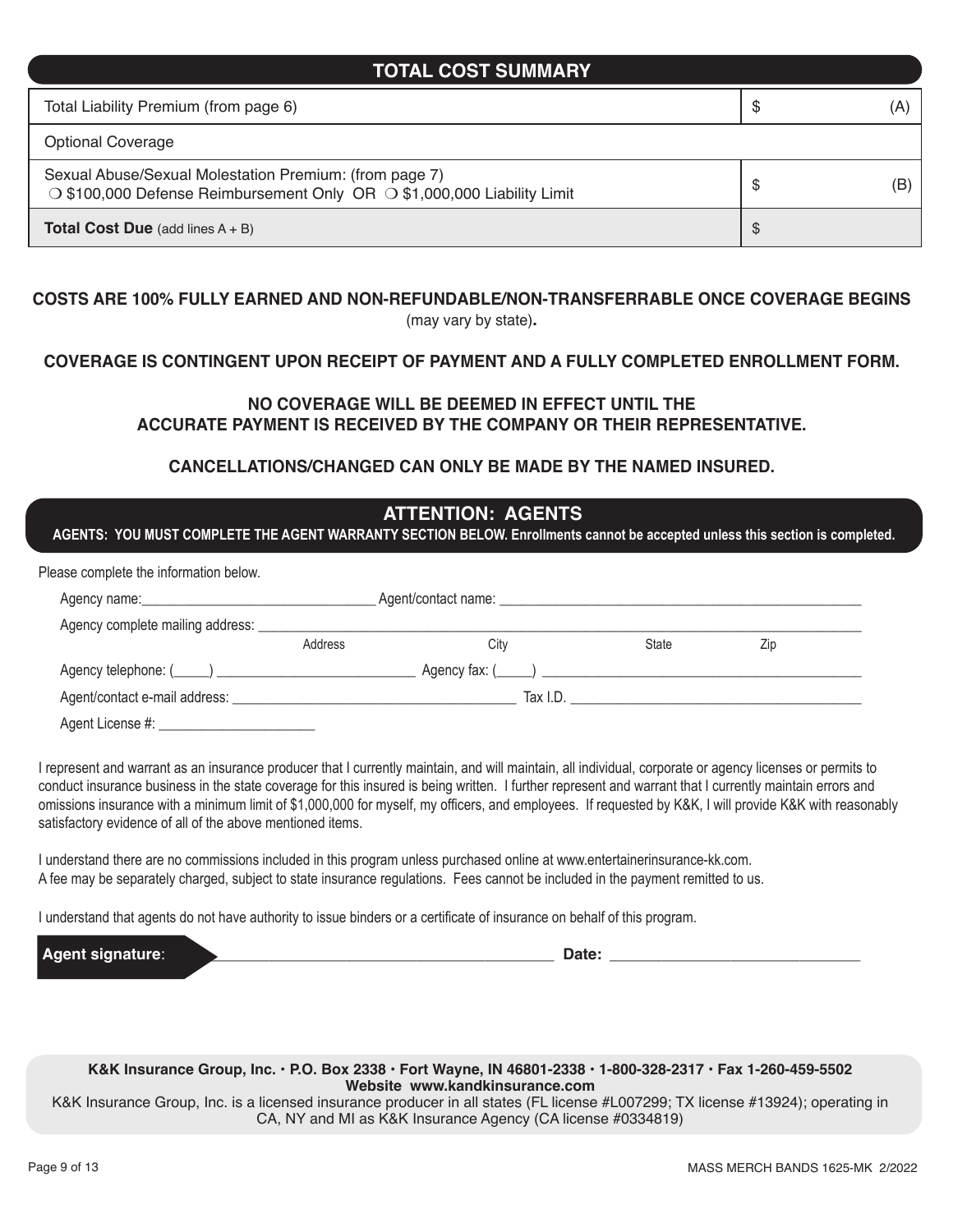## **Electronic Signature Disclosure and Consent PLEASE READ, COMPLETE #9 BELOW, AND SIGN ON PAGE 11**

#### **Electronic Signature Disclosure and Consent**

The Electronic Signatures in Global and National Commerce Act (15 U.S.C. § 7001, et seq.) provides that a signature, contract or other record may not be denied legal effect, validity or enforceability solely because it is in electronic form or because an electronic signature was used in a transaction.

K&K Insurance Group (K&K), whether on its own behalf, and/or on behalf of an insurer and/or third parties, may utilize the internet, email, cloud services, digital storage, digital media or similar electronic means to transmit Policy Documents to its clients. This Agreement informs you of your rights when we are delivering and you are receiving such documents from us electronically.

By agreeing to proceed with this transaction, you acknowledge and consent to the following:

 $\frac{1}{\sqrt{2}}$  ,  $\frac{1}{\sqrt{2}}$  ,  $\frac{1}{\sqrt{2}}$  ,  $\frac{1}{\sqrt{2}}$  ,  $\frac{1}{\sqrt{2}}$  ,  $\frac{1}{\sqrt{2}}$  ,  $\frac{1}{\sqrt{2}}$  ,  $\frac{1}{\sqrt{2}}$  ,  $\frac{1}{\sqrt{2}}$  ,  $\frac{1}{\sqrt{2}}$  ,  $\frac{1}{\sqrt{2}}$  ,  $\frac{1}{\sqrt{2}}$  ,  $\frac{1}{\sqrt{2}}$  ,  $\frac{1}{\sqrt{2}}$  ,  $\frac{1}{\sqrt{2}}$ 

- 1. I hereby voluntarily consent to proceeding with this transaction, and all subsequent actions related to this transaction, electronically.
- 2. I understand that further documents relating to this insurance purchased through K&K, including but not limited to correspondence, communications, confirmations, requests for premium payments and policy documents, may, to the extent permitted by law, be transmitted by electronic means to me, including by e-mail sent to the e-mail address I have provided as part of this transaction and/or my on-line registration. I consent to such documents being provided to me electronically.
- 3. Notwithstanding paragraph 2, any notice of cancellation shall be sent to me by mailing to the address I have provided as part of my registration and/or application for insurance, or to such other address for which I have provided notice pursuant to the terms of the policy.
- 4. Any change or revision to the e-mail address or other electronic contact information which I have provided as part of this transaction and/or my on-line registration process shall be requested by me by faxing, emailing or by mailing a written notice to: K&K Insurance; 1712 Magnavox Way; Fort Wayne, IN 46804.
- 5. I understand that I have the right to obtain a paper copy of any electronic record provided to me pursuant to this transaction or any subsequent transaction involving my coverage by mailing a written request to the address provided in paragraph 4.
- 6. In order to access the electronic records provided, the following hardware and software are required: (a) a personal computer or other device through which Internet access is available, (b) an Internet connection, (c) an e-mail account with an Internet service provider, and (d) Adobe Acrobat Reader.
- 7. I understand that I have the right and option to withdraw my consent to the receipt of further electronic documents at any time by faxing, emailing or mailing a written request to the address provided in paragraph 4. By withdrawing my consent to electronic delivery of documents I understand that I will receive a paper copy of future policy documentation.
- 8. Information relating to this transaction is subject to the terms of our privacy statement, a copy of which is provided at www.kandkinsurance.com.
- 9. DOCUMENT DELIVERY. After this enrollment form is approved, you will receive a certificate of insurance showing evidence that coverage has been bound. When submitted through an insurance agent or broker, this coverage document will only be delivered to them. Additional certificate requests will be issued to the same person. Providing an email address in this application will be deemed consent to us to deliver documents and communication to you electronically.

If you **DO NOT** want to be emailed please check here and select your preferred method of document delivery.  $\bigcirc$ 

| $\sim$<br>αλ ιυ.      | n#m<br>auu. |  |
|-----------------------|-------------|--|
| . .<br>∪Mail to:<br>ے | auu.        |  |

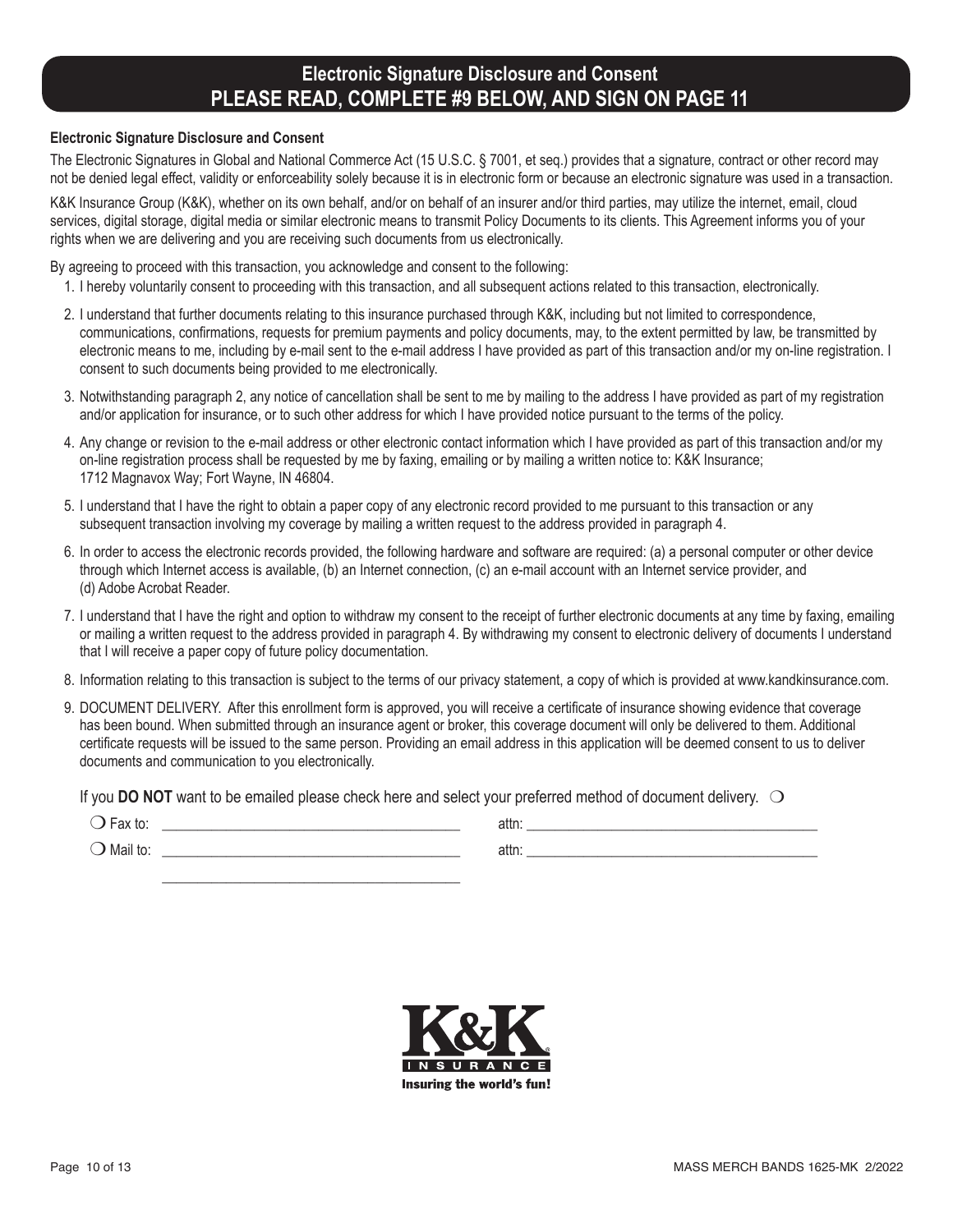### **COMPENSATION AND REPRESENTATION STATEMENT**

**Compensation and Other Disclosure Information:** K&K Insurance Group, Inc. ("K&K") is an insurance producer licensed in your state. Insurance producers are authorized by their license to confer with insurance purchasers about the benefits, terms and conditions of insurance contracts; to offer advice concerning the substantive benefits of particular insurance contracts; to sell insurance; and to obtain insurance for purchasers. The role of the producer in any particular transaction involves one or more of these activities. Compensation will be paid to the producer, based on the insurance contract the producer sells. Depending on the insurer(s) and insurance contract(s) the purchaser selects, compensation will be paid by the insurer(s) selling the insurance contract or by another third party. Such compensation may vary depending on a number of factors, including the insurance contract(s) and the insurer(s) the purchaser selects. In addition, K&K may charge a fee for administrative services. Your signature on your application, quote form, check, credit card and/or other authorization for payment of your premium, will be deemed to signify your consent to and acceptance of the terms and conditions including the compensation, as disclosed above, that is to be received by K&K. The insurance purchaser may obtain information about compensation expected to be received by the producer based in whole or in part on the sale of insurance to the purchaser, and compensation expected to be received based in whole or in part of any alternative quotes presented to the purchaser by the producer, by emailing a written request to warranty@kandkinsurance.com.

In addition, premiums paid by clients to K&K for remittance to insurers, client refunds and claim payments paid to K&K by insurance companies for remittance to clients are deposited into fiduciary accounts in accordance with applicable insurance laws until they are due to be paid to the insurance company or Client. Subject to such laws and the applicable insurance company's consent, where required, K&K will retain the interest or investment income earned while such funds are on deposit in such accounts.

In placing, renewing, consulting on or servicing your insurance coverages K&K and its affiliates may participate in contingent commission arrangements with insurance companies that provide for additional contingent compensation, if, for example, certain underwriting, profitability, volume or retention goals are achieved. Such goals are typically based on the total amount of certain insurance coverages placed by K&K with the insurance company or the overall performance of the policies placed with that insurance company, not on an individual policy basis. As a result, K&K may be considered to have an incentive to place your insurance coverages with a particular insurance company. Where K&K participates in contingent commission arrangements with insurance companies, K&K may be entitled to additional commission in the range of 0 to 5% depending upon whether and when specified thresholds are achieved.

Our liability to you, in total, for the duration of our business relationship for any and all damages, costs, and expenses (including but not limited to attorneys' fees), whether based on contract, tort (including negligence), or otherwise, in connection with or related to our services (including a failure to provide a service) that we provide in total shall be limited to the lesser of \$2,500,000 or the singular annual limit of the policy of insurance procured by us on your behalf from which your damages arise.

This liability limitation applies to you, our client, and extends to our client's parent(s), affiliates, subsidiaries, and their respective directors, officers, employees and agents (each a "Client Group Member" of the "Client Group") wherever located that seek to assert claims against K&K, and its parent(s), affiliates, subsidiaries and their respective directors, officers, employees and agents (each an "K&K Group Member" of the "K&K Group"). Nothing in this liability limitation section implies that any K&K Group Member owes or accepts any duty or responsibility to any Client Group Member.

If you or any of your Group Members asserts any claims or makes any demands against us or any K&K Group Member for a total amount in excess of this liability limitation, then you agree to indemnify K&K for any and all liabilities, costs, damages and expenses, including attorneys' fees, incurred by K&K or any K&K Group Member that exceeds this liability limitation.

Aon Corporation, our ultimate parent company, and its affiliates have from time to time sponsored and invested in insurance and reinsurance companies. While we generally undertake such activities with a view to creating an orderly flow of capacity for our clients, we also seek an appropriate return on our investment. These investments, for which Aon is generally at-risk for potential price loss, typically are small and range from fixed-income to common stock transactions. In such case, the gains or losses we make through your investments could potentially be linked, in part, to the results of treaties or policies transacted with you. Please visit the Aon website at http://www.aon.com/market\_relationships for a current listing of insurance and reinsurance carriers in which Aon Corporate and its affiliates hold any ownership interest.

### **Representation Statement**

The undersigned authorized officer of the applicant declares that the statements set forth herein are true to the best of his or her knowledge. The undersigned authorized officer agrees that if the information supplied on the application changes between the date of the application and the effective date of the insurance, he/she (undersigned) will immediately notify the insurer of such changes, and the insurer may withdraw or modify any outstanding quotations and/or authorization or agreement to bind the insurance. Signing of this application does not bind the applicant to the insurer to complete the insurance.

I am aware that accurate reporting is required for premium calculation and that my books and records, as they relate to this coverage, may be examined or audited by the company at any time during the coverage period and up to three years thereafter. I acknowledge that intentional misrepresentation or misreporting may jeopardize coverage and that the company reserves the right to decline/void any ineligible coverage.

I further acknowledge that, I have reviewed all information provided with this enrollment form and understand the exclusions which apply, as well as the activities and operations for which coverage is not provided.

**COSTS ARE 100% FULLY EARNED AND NON-REFUNDABLE/NON-TRANSFERRABLE ONCE COVERAGE BEGINS** (may vary by state)**.**

### **Applicant business name** (from page 5): \_\_\_\_\_

| Applicant or<br>anem<br>$\mathbf{u}$ yont |        | Date: |
|-------------------------------------------|--------|-------|
| <b>Printed name:</b>                      | Title: |       |

**If an agent:** Check here to acknowledge you are signing on behalf of the named insured  $\bigcirc$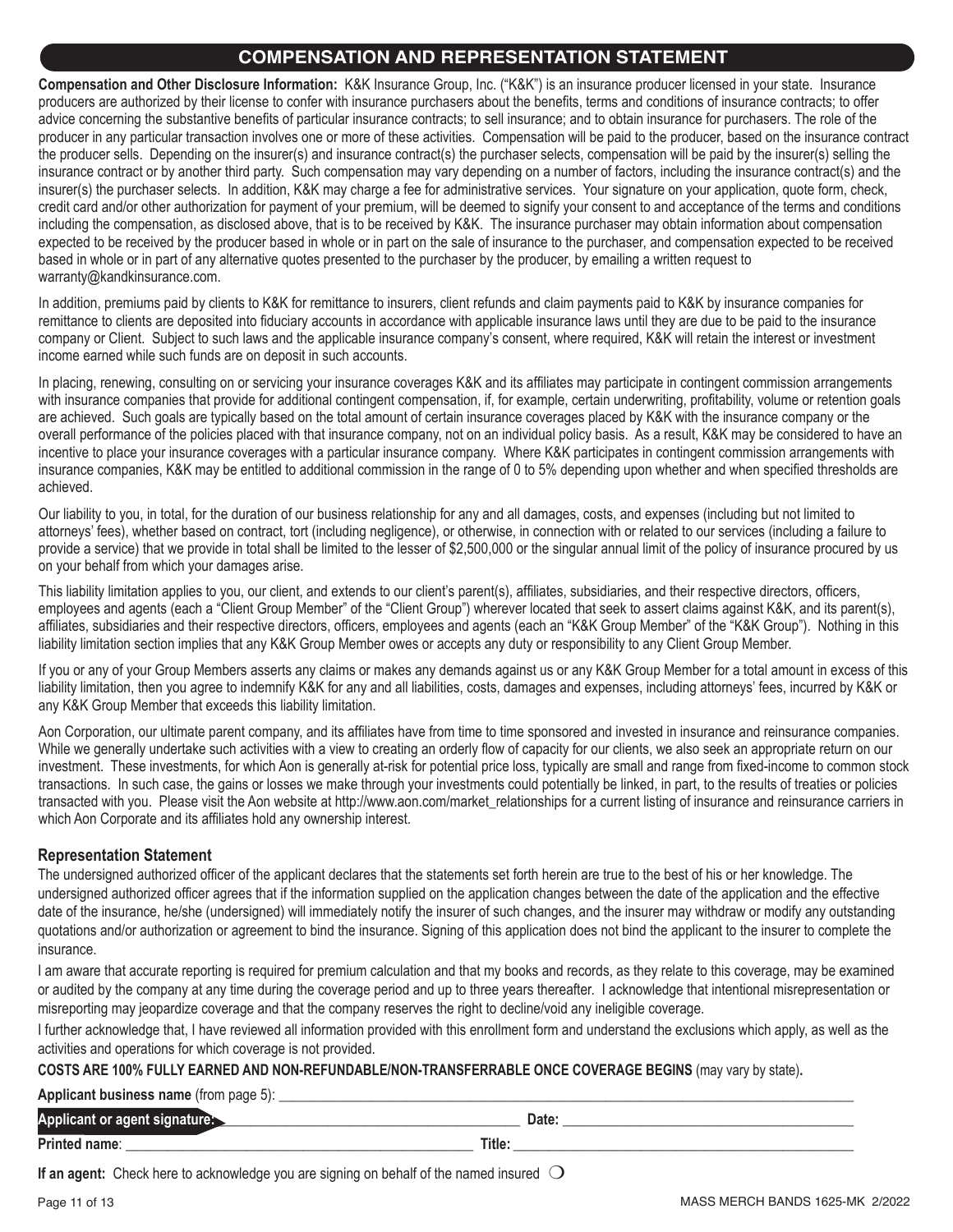### **IMPORTANT INFORMATION. PLEASE READ.**

### **Fair Credit Report Act Notice**

Personal information about you, including information from a credit or other investigative report, may be collected from persons other than you in connection with this application for insurance and subsequent amendments and renewals. Such information as well as other personal and privileged information collected by us or our agents may in certain circumstances be disclosed to third parties without your authorization. Credit scoring information may be used to help determine either your eligibility for insurance or the premium you will be charged. We may use a third party in connection with the development of your score. You have the right to review your personal information in our files and can request correction of any inaccuracies. A more detailed description of your rights and our practices regarding such information is available upon request. Contact your agent or broker for instructions on how to submit a request to us

### **Fraud Warning**

**Applicable in AL, AR, DC, LA, MD, NM, RI and WV:** Any person who knowingly (or willfully)\* presents a false or fraudulent claim for payment of a loss or benefit or knowingly (or willfully)\* presents false information in an application for insurance is guilty of a crime and may be subject to fines and confinement in prison. \*Applies in MD only.

**Applicable in CO:** It is unlawful to knowingly provide false, incomplete, or misleading facts or information to an insurance company for the purpose of defrauding or attempting to defraud the company. Penalties may include imprisonment, fines, denial of insurance and civil damages. Any insurance company or agent of an insurance company who knowingly provides false, incomplete, or misleading facts or information to a policyholder or claimant for the purpose of defrauding or attempting to defraud the policyholder or claimant with regard to a settlement or award payable from insurance proceeds shall be reported to the Colorado Division of Insurance within the Department of Regulatory Agencies.

**Applicable in FL and OK:** Any person who knowingly and with intent to injure, defraud, or deceive any insurer files a statement of claim or an application containing any false, incomplete, or misleading information is guilty of a felony (of the third degree)\*. \*Applies in FL only.

**Applicable in KS:** Any person who, knowingly and with intent to defraud, presents, causes to be presented or prepares with knowledge or belief that it will be presented to or by an insurer, purported insurer, broker or any agent thereof, any written, electronic, electronic impulse, facsimile, magnetic, oral, or telephonic communication or statement as part of, or in support of, an application for the issuance of, or the rating of an insurance policy for personal or commercial insurance, or a claim for payment or other benefit pursuant to an insurance policy for commercial or personal insurance which such person knows to contain materially false information concerning any fact material thereto; or conceals, for the purpose of misleading, information concerning any fact material thereto commits a fraudulent insurance act.

**Applicable in KY, NY, OH and PA:** Any person who knowingly and with intent to defraud any insurance company or other person files an application for insurance or statement of claim containing any materially false information or conceals for the purpose of misleading, information concerning any fact material thereto commits a fraudulent insurance act, which is a crime and subjects such person to criminal and civil penalties (not to exceed five thousand dollars and the stated value of the claim for each such violation)\*. \*Applies in NY only.

**Applicable in ME, TN, VA and WA:** It is a crime to knowingly provide false, incomplete or misleading information to an insurance company for the purpose of defrauding the company. Penalties (may)\* include imprisonment, fines and denial of insurance benefits. \*Applies in ME only.

**Applicable in MN:** A person who files a claim with intent to defraud or helps commit a fraud against an insurer is guilty of a crime.

**Applicable in NJ:** Any person who includes any false or misleading information on an application for an insurance policy is subject to criminal and civil penalties.

**Applicable in OR:** Any person who knowingly and with intent to defraud or solicit another to defraud the insurer by submitting an application containing a false statement as to any material fact may be violating state law.

**Applicable in VT:** Any person who knowingly presents a false statement in an application for insurance may be guilty of a criminal offense and subject to penalties under state law.

Applicable in all other states: Any person who knowingly and with intent to defraud any insurance company or other person files an application for insurance or statement of claim containing any materially false information or conceals for the purpose of misleading, information concerning any fact material thereto commits a fraudulent insurance act, which is a crime and subjects such person to criminal and civil penalties.